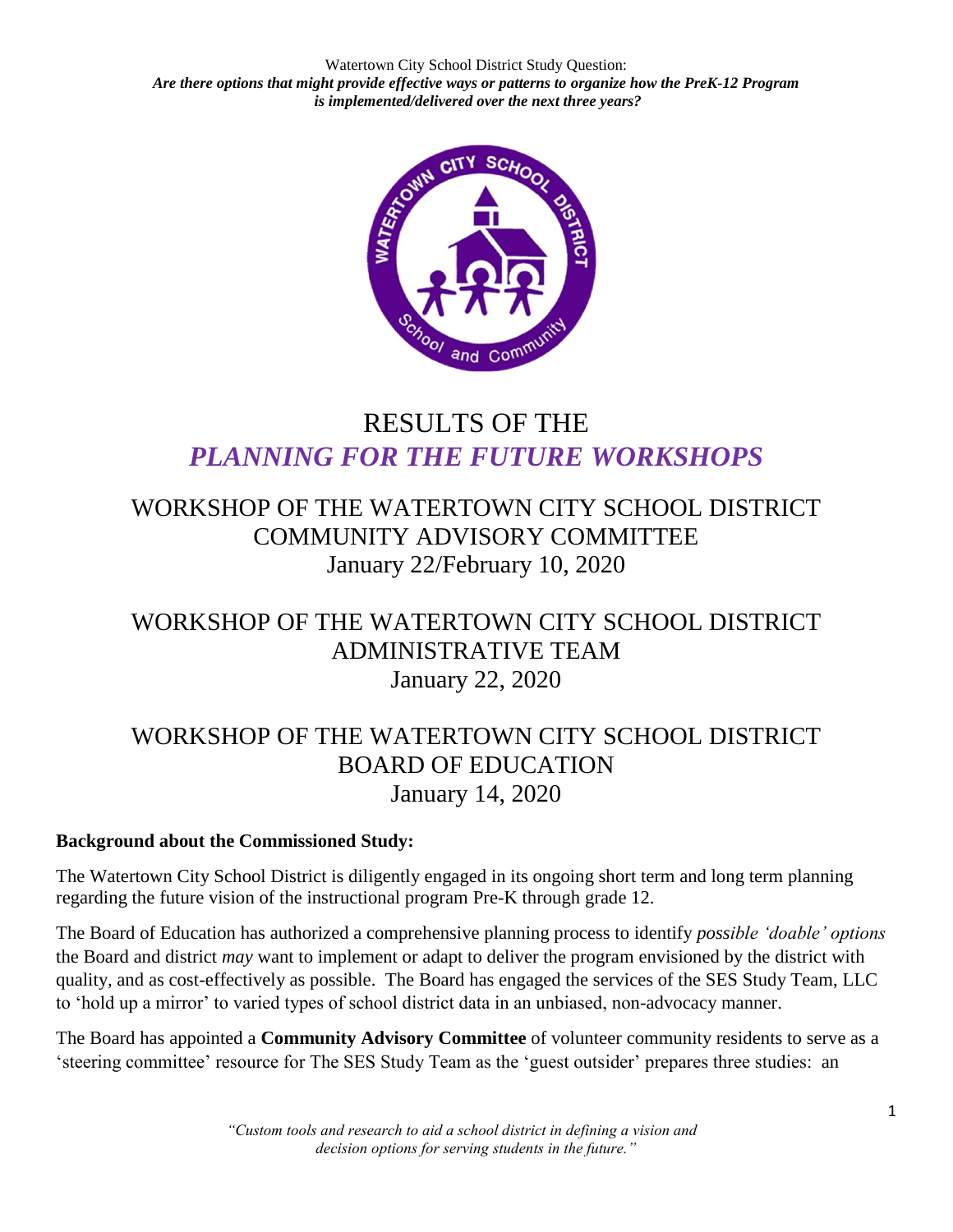#### Watertown City School District Study Question: *Are there options that might provide effective ways or patterns to organize how the PreK-12 Program is implemented/delivered over the next three years? Enrollment Projection/Demographic Study*, *a School Buildings Pupil Capacity Study*, and a *Program*

*Implementation Study* of possible options for consideration by the School District and its community.

The Committee is a cross-section of the community including parents of current students and preschool-age children, retirees, residents without children, students, and civic leaders in addition to representative school resident school staff members. The role of the Committee is as a 'steering committee' to help the guest consultant analyze/discuss pertinent data to answer the study question. The Study will ultimately identify a set of options to the Board of Education to consider and/or adapt as possible program implementation avenues for the future.

The Board of Education and Administration have no pre-conceived options or conclusions about the findings of the *Program Implementation Study*.

A foundational step to accomplish the commissioned study is to organize a *Planning for the Future Workshop* with the Community Advisory Committee, the Watertown City SD Administrative Team, and the Board of Education. A prime outcome of the *Planning for the Future Workshops* is a written tool that documents an outline of the priorities, values, questions and objects that the Community representative group and the School District leadership team believe that the *Program Delivery Study* and the School District long-term planning process should address.

All of the 'answers' to the workshop question provided by Advisory Committee, the Administrative Team, and the Board of Education are important. All are listed in this workshop-outcome report. The rank-ordering of the 'answers' by each group is a preliminary scan. *The scan suggests which of the items might be given priority collaborative attention by the study, district, and community in identifying viable scenario options that the Watertown City School District may or may not want to pursue.*

Planning for a people-service organization is not a static effort. The 'life' of a school district serving the young people and community is dynamic. It often is influenced by variables over which the district and community have no direct control. Such variables include future pupil enrollments, State policy about school funding, and the local/state/national economy. This guide that lists the values expressed by the Community Advisory Committee, the Administrative Team, and Board of Education will help focus the development of the study of options to deliver and implement the educational program in the future. It also may help community and school district discussion of a very important public policy planning decision faced by the Board of Education over the coming months.

The *Program Implementation Study of Options Study* will be prepared over the next five months. As each research tool for the study is prepared, it will be posted on the Watertown City School District website to encourage all stakeholders of the school district to discuss and analyze pertinent data that are baseline tools to help school district planning.

This report of the results of the *Planning for the Future Workshops* with the Community Advisory Committee, the Administrative Team, and the Board of Education/Superintendent is the first research tool of the study.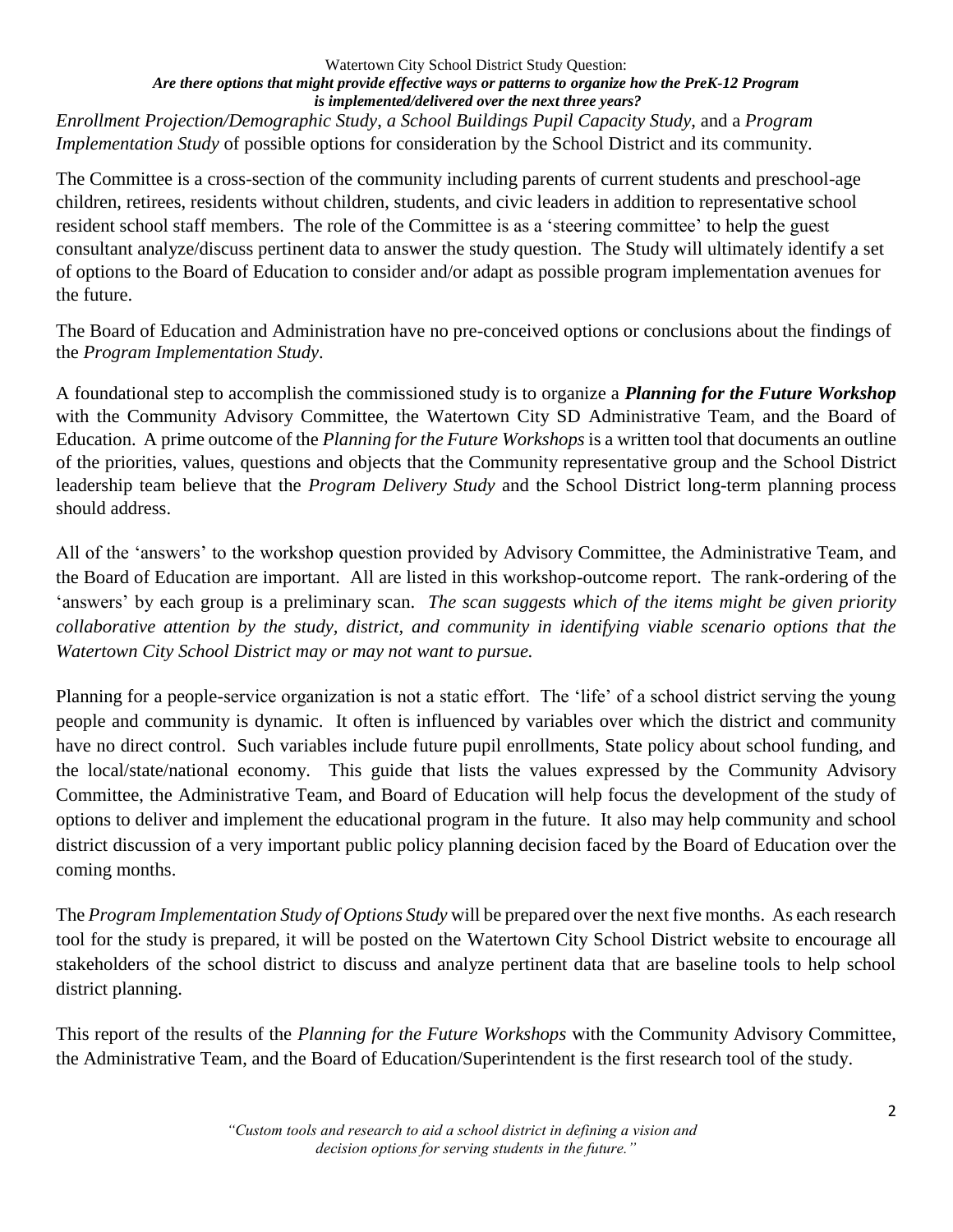### *What are the key questions/data that our school community needs to answer/discuss about how best to organize and deliver the grades Pre-K through grade twelve program over the next three years?*

| Rank<br>Order  | <b>Key Questions/Data/Topics</b><br><b>Identified and Rank-Ordered</b><br>by the<br><b>Watertown City SD</b><br><b>Community Advisory</b><br><b>Committee on</b><br><b>January 22/February 10</b> | Rank<br>Order  | <b>Key Questions/Data/Topics</b><br><b>Identified and Rank-</b><br>Ordered by the<br><b>Watertown City SD</b><br><b>Administrative Team</b><br>on January 22 | Rank<br>Order  | <b>Key Questions/Data/Topics</b><br><b>Identified and Rank-</b><br>Ordered by the<br><b>Watertown City SD</b><br><b>Board of Education/Supt.</b><br>on January 14 |
|----------------|---------------------------------------------------------------------------------------------------------------------------------------------------------------------------------------------------|----------------|--------------------------------------------------------------------------------------------------------------------------------------------------------------|----------------|-------------------------------------------------------------------------------------------------------------------------------------------------------------------|
| $\mathbf{1}$   | How are we supporting the<br>social-emotional needs of<br>children?                                                                                                                               | 1              | Are there things we can do<br>to help increase consistent<br>pupil attendance in school?                                                                     | 1              | Is our current K-12<br>curriculum ready to address<br>the development of skill sets<br>for our pupils in the rest of<br>the 2020's into the 2030's?               |
| $\overline{2}$ | What plans are in place to<br>increase the security for each of<br>the schools?                                                                                                                   | $\mathfrak{2}$ | How can we better engage<br>students who are not now<br>invested in their education?                                                                         | $\overline{2}$ | Do we need all five of the<br>current elementary<br>buildings?                                                                                                    |
| $\overline{3}$ | What is in place to train and<br>support teacher skills to serve a<br>'growing' set of needy pupils?                                                                                              | $\overline{3}$ | Three out of ten pupils do<br>not finish high school in 4<br>years. How might the long<br>range plan address and<br>improve?                                 |                | Are there options to bring<br>about socio-economic equity<br>of the student population<br>among the elementary<br>schools?                                        |
| $\overline{4}$ | Are all graduates receiving the<br>basic skills to enter the<br>workforce, military, or higher<br>education opportunities?                                                                        | $\overline{4}$ | How does lack of<br>transportation inhibit pupils<br>from participating in school<br>sponsored opportunities (ex.<br>PreK, extracurricular)?.                | $\overline{3}$ | Are there options that<br>Watertown K-4 pupils can<br>be served by a<br>'neighborhood school" even<br>with fewer than the current<br>five elementary schools?     |
| 5              | What is in place to encourage<br>parental involvement with their<br>children's education?                                                                                                         | 5              | What can we do to help<br>pupils have personal skills to<br>deal with 'change' in life<br>and with society?                                                  | $\overline{4}$ | Are there inequities of<br>program and/or facilities<br>among the elementary<br>buildings?                                                                        |
| 6              | Are basic life skills instruction<br>embedded in the curriculums?                                                                                                                                 |                | How can we improve our<br>family connection with<br>school?                                                                                                  |                | How viable is the Massey<br>building as a district office<br>to provide more space for<br>pupils at Wiley?                                                        |
| $\overline{7}$ | Is there program equity among<br>the five K-4 schools?                                                                                                                                            | 6              | Are our current building<br>grade level configurations<br>the most effective?                                                                                | 5              | Are there organizational<br>options to allow more<br>offerings at the high school<br>within the existing space?                                                   |
| 8              | What are the student-teacher<br>ratios?                                                                                                                                                           | $\overline{7}$ | Are we deploying<br>instructional staff as<br>effectively as possible?                                                                                       | 6              | Is centralizing PreK in one<br>building a viable option?                                                                                                          |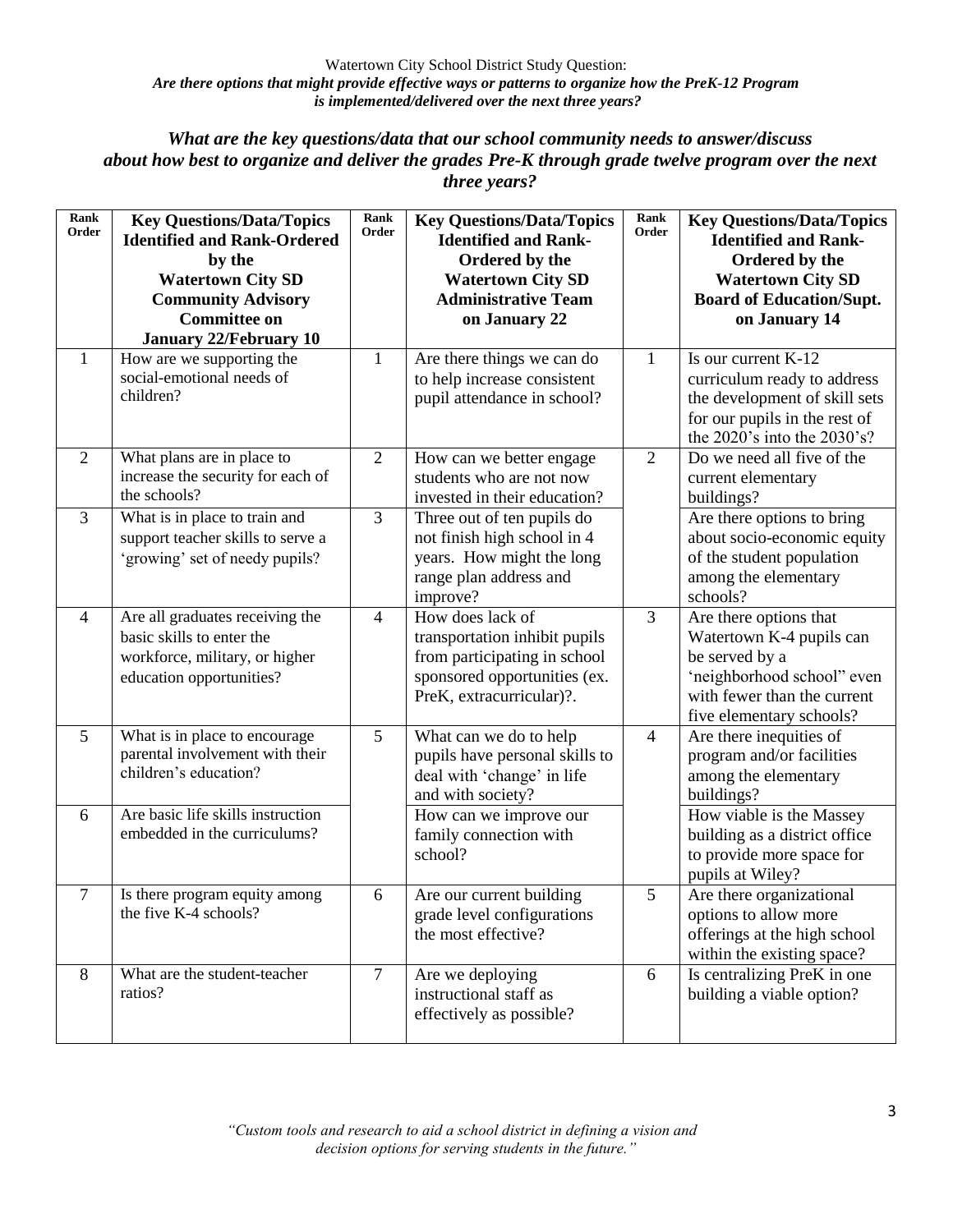Watertown City School District Study Question:

*Are there options that might provide effective ways or patterns to organize how the PreK-12 Program is implemented/delivered over the next three years?*

| Rank<br>Order | <b>Key Questions/Data/Topics</b><br><b>Identified and Rank-Ordered</b><br>by the<br><b>Watertown City SD</b><br><b>Community Advisory</b><br><b>Committee on</b><br><b>January 22/February 10</b> | us enepreneeneeu, ac<br>Rank<br>Order | <b>Key Questions/Data/Topics</b><br><b>Identified and Rank-</b><br>Ordered by the<br><b>Watertown City SD</b><br><b>Administrative Team</b><br>on January 22         | Rank<br>Order | <b>Key Questions/Data/Topics</b><br><b>Identified and Rank-</b><br>Ordered by the<br><b>Watertown City SD</b><br><b>Board of Education/Supt.</b><br>on January 14         |
|---------------|---------------------------------------------------------------------------------------------------------------------------------------------------------------------------------------------------|---------------------------------------|----------------------------------------------------------------------------------------------------------------------------------------------------------------------|---------------|---------------------------------------------------------------------------------------------------------------------------------------------------------------------------|
| 8             | Can more 'physical movement'<br>be incorporated in the school<br>day?                                                                                                                             | $\tau$                                | Are we providing basic<br>skills to all students to enter<br>the workforce?                                                                                          | $\tau$        | Are there buildings at the<br>end of their "useful life"?                                                                                                                 |
| 9             | What 'resiliency' efforts are in<br>place for pupils who live in<br>poverty?                                                                                                                      | $8\,$                                 | Should a long range building<br>plan consider other<br>opportunities like college<br>courses?                                                                        | 8             | Facility options to ensure<br>that all Part 100 State Ed<br>program requirements are<br>met.                                                                              |
| 10            | What is the 'social media' safety<br>training in place for students?<br>(digital citizenship)                                                                                                     |                                       | Are there too many<br>geographic (school building)<br>transitions of pupils?                                                                                         | 9             | If we need to redraw<br>elementary attendance<br>zones, can it be done to<br>achieve a socio-economic<br>equity among the schools<br>serving the K-4 pupil<br>population? |
| 11            | What are the current 'enrichment<br>programs'?                                                                                                                                                    | 9                                     | Given the instructional<br>support services, is there<br>enough and adequate space<br>for these services among the<br>buildings?                                     | 10            | Are there options that will<br>cause us to have fewer staff?                                                                                                              |
| 12            | Are there areas in English<br>Language Arts and math that we<br>can 'do better' in helping pupils<br>achieve?                                                                                     |                                       | Should Watertown consider<br>the pupil population sizes of<br>the schools and how current<br>practice exists to ensure that<br>pupils in a school are not<br>'lost'? | 11            | Is it feasible to replace all K-<br>4 schools with one K-4<br>school?                                                                                                     |
| 13            | How are we addressing<br>citizenship critical decision-<br>making skills?                                                                                                                         | 10                                    | How can we partner with<br>colleges and State Ed to<br>recruit enough of a candidate<br>teacher pool to choose from<br>"the best available<br>candidates'?           |               |                                                                                                                                                                           |
|               | What is in place to deal with<br>pupil drug dependency?                                                                                                                                           | 11                                    | Does our school culture<br>instill enough pride in our<br>students?                                                                                                  |               |                                                                                                                                                                           |
| 14            | What stands in the way of all<br>pupils participating in extra-<br>curricular programming?                                                                                                        | 12                                    | What are our projected pupil<br>enrollments/                                                                                                                         |               |                                                                                                                                                                           |
| 15            | What is purposeful play? What<br>are the goals?                                                                                                                                                   | 13                                    | Do the current grade level<br>configurations help provide<br>social-economic and<br>programmatic diversity of<br>pupils at each school?                              |               |                                                                                                                                                                           |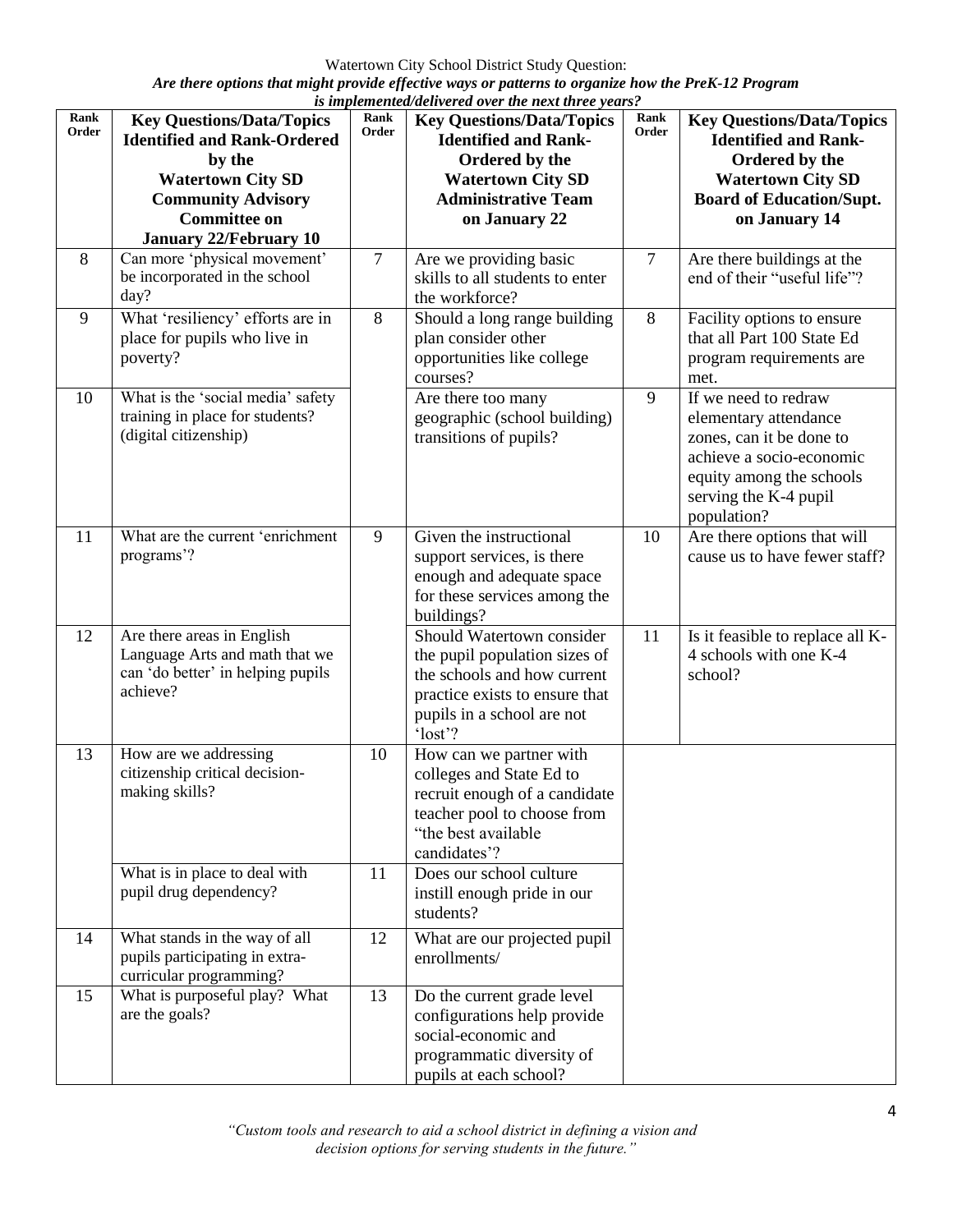Watertown City School District Study Question:

*Are there options that might provide effective ways or patterns to organize how the PreK-12 Program is implemented/delivered over the next three years?*

|               |                                                                                                                                                                                                |               | is implementea/aeliverea over the next three years?                                                                                                       |  |
|---------------|------------------------------------------------------------------------------------------------------------------------------------------------------------------------------------------------|---------------|-----------------------------------------------------------------------------------------------------------------------------------------------------------|--|
| 16            | What is place to encourage<br>differentiation of instruction and<br>assessment by teachers?<br>What is the status of project<br>based learning at K-4?                                         | 13            | Are there things we can do<br>to better prepare PreK pupils<br>and families for entrance<br>into Kindergarten?                                            |  |
| Rank<br>Order | <b>Key Questions/Data/Topics</b><br><b>Identified and Rank-Ordered</b><br>by the<br><b>Watertown City</b><br><b>Community Advisory</b><br><b>Committee on</b><br><b>January 22/February 10</b> | Rank<br>Order | <b>Key Questions/Data/Topics</b><br><b>Identified and Rank-</b><br>Ordered by the<br><b>Watertown City</b><br><b>Administrative Team</b><br>on January 22 |  |
| 17            | School district pride of students,<br>staff, community members.                                                                                                                                | 14            | Is the district adequately<br>staffed administratively to<br>deal with and enhance<br>delivery of program<br>challenges and services to<br>pupils?        |  |
| 18            | Are the communication<br>techniques now in place<br>adequate/enough between teacher<br>and parent? What are the public<br>liaison processes in place?                                          | 15            | Scenario options that are<br>"affordable' by the<br>community.                                                                                            |  |
| 19            | What is the profile of children<br>with disabilities and 504 needs in<br>the district?                                                                                                         | 16            | Should<br>pedagogy/teaching/learning<br>techniques like project-based<br>learning, STEM, STEAM,<br>be accessible/delivered to all<br>pupils?              |  |
| 20            | Are grade 4 pupils at a 'level<br>playing field' (ex. skills,<br>curriculum exposure) upon<br>entering grade 5?                                                                                | 17            | Are there extracurricular<br>activities offered just<br>because 'they exist', but they<br>do not necessarily fill or<br>address a need of students?       |  |
| 21            | Does the district have data or<br>other substantiation regarding<br>frequency/type of conduct issues<br>of pupils and the graduation or<br>non-completion rates of those<br>pupils?            |               |                                                                                                                                                           |  |
| 22            | What might be future<br>enrollments at Watertown over<br>the next 5-10 years?                                                                                                                  |               |                                                                                                                                                           |  |
| 23<br>24      | How does State testing help the<br>district make decisions?<br>How can programs to help pupils                                                                                                 |               |                                                                                                                                                           |  |
|               | complete high school be made<br>more successful?                                                                                                                                               |               |                                                                                                                                                           |  |
| 25            | What is in place to support self-<br>identification of any pupils?                                                                                                                             |               |                                                                                                                                                           |  |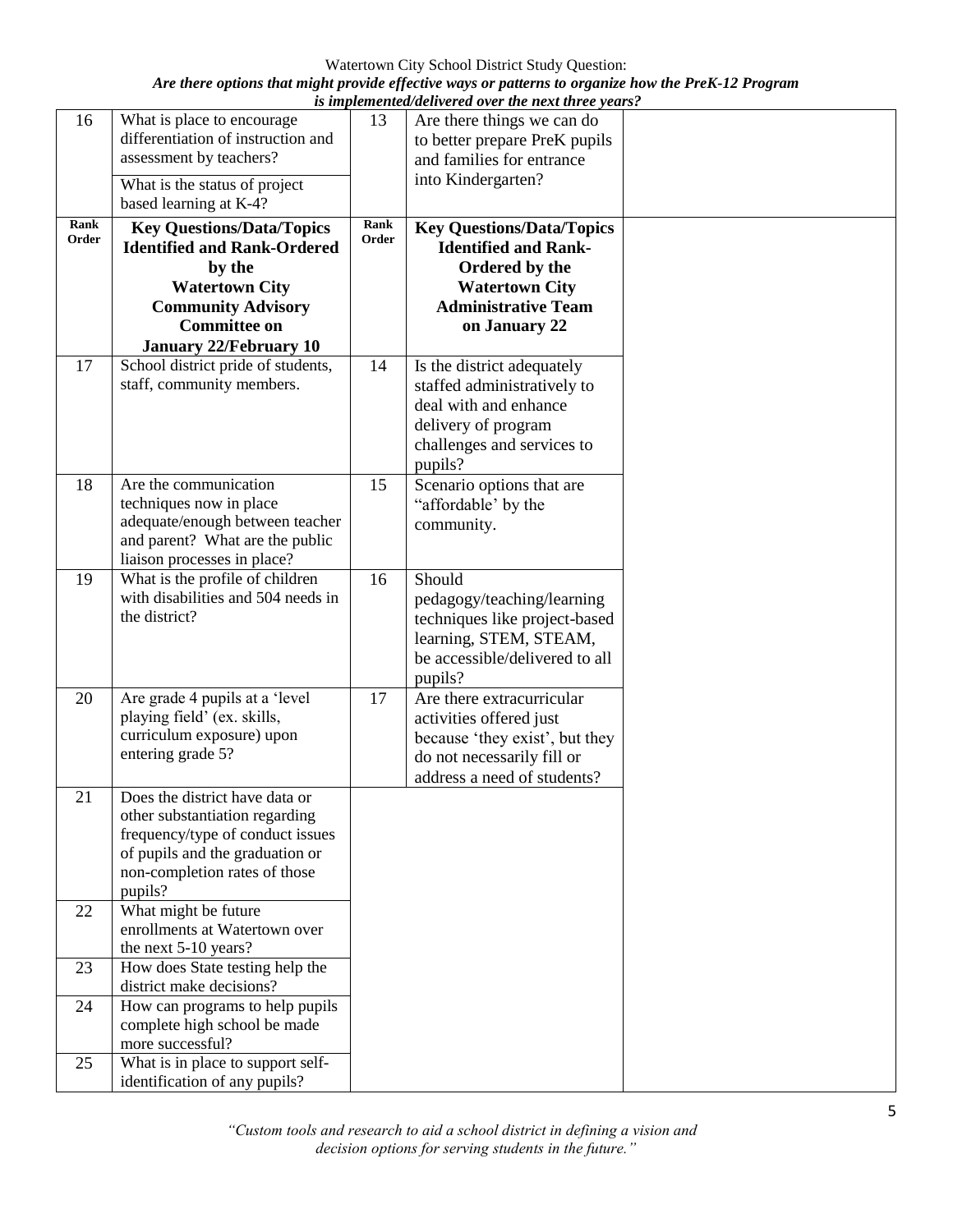Watertown City School District Study Question: *Are there options that might provide effective ways or patterns to organize how the PreK-12 Program is implemented/delivered over the next three years?*

|    | How can we create a more            |  |
|----|-------------------------------------|--|
|    | supportive and welcoming            |  |
|    | environment for LGBT students       |  |
|    | and staff?                          |  |
| 26 | How does the curriculum address     |  |
|    | multi-culturalism?                  |  |
|    | What impact does the military       |  |
|    | have on the school district?        |  |
|    | What supports are in place?         |  |
| 27 | Are there ways to tap the skills of |  |
|    | the community to help the school    |  |
|    | program? Is there a volunteer       |  |
|    | program?                            |  |
| 28 | Can the Census demographic          |  |
|    | profile of the school district      |  |
|    | community give us insights          |  |
|    | about the program vision and        |  |
|    | ways to deliver the program         |  |
|    | (example: data about the            |  |
|    | number of single heads of           |  |
|    | households with school age          |  |
|    | children)?                          |  |
| 29 | What does the school do to          |  |
|    | partner with other agencies?        |  |
| 30 | Appearance of the school            |  |
|    | buildings.                          |  |
| 31 | What are the baseline job skills    |  |
|    | expected for all WCSD               |  |
|    | graduates?                          |  |
| 32 | What AIS services and RTi           |  |
|    | services are in place K-12 to help  |  |
|    | all pupils graduate?                |  |
|    | Are there ways to increase pre-K    |  |
|    | opportunities?                      |  |
| 33 | What is the migration rate of the   |  |
|    | district? What challenges in        |  |
|    | delivering instruction exists       |  |
|    | because of the migration rate?      |  |
|    | Orientation for new residents to    |  |
|    | the Watertown City School           |  |
|    | District.                           |  |
|    | What does the WCSD program          |  |
|    | vision include about early          |  |
|    | childhood instructional support     |  |
|    | and teaching techniques for pre-    |  |
|    | K through grade 2?                  |  |
| 34 | What is in place to provide         |  |
|    | opportunities for pupils to         |  |
|    | achieve dual language               |  |
|    | proficiency?                        |  |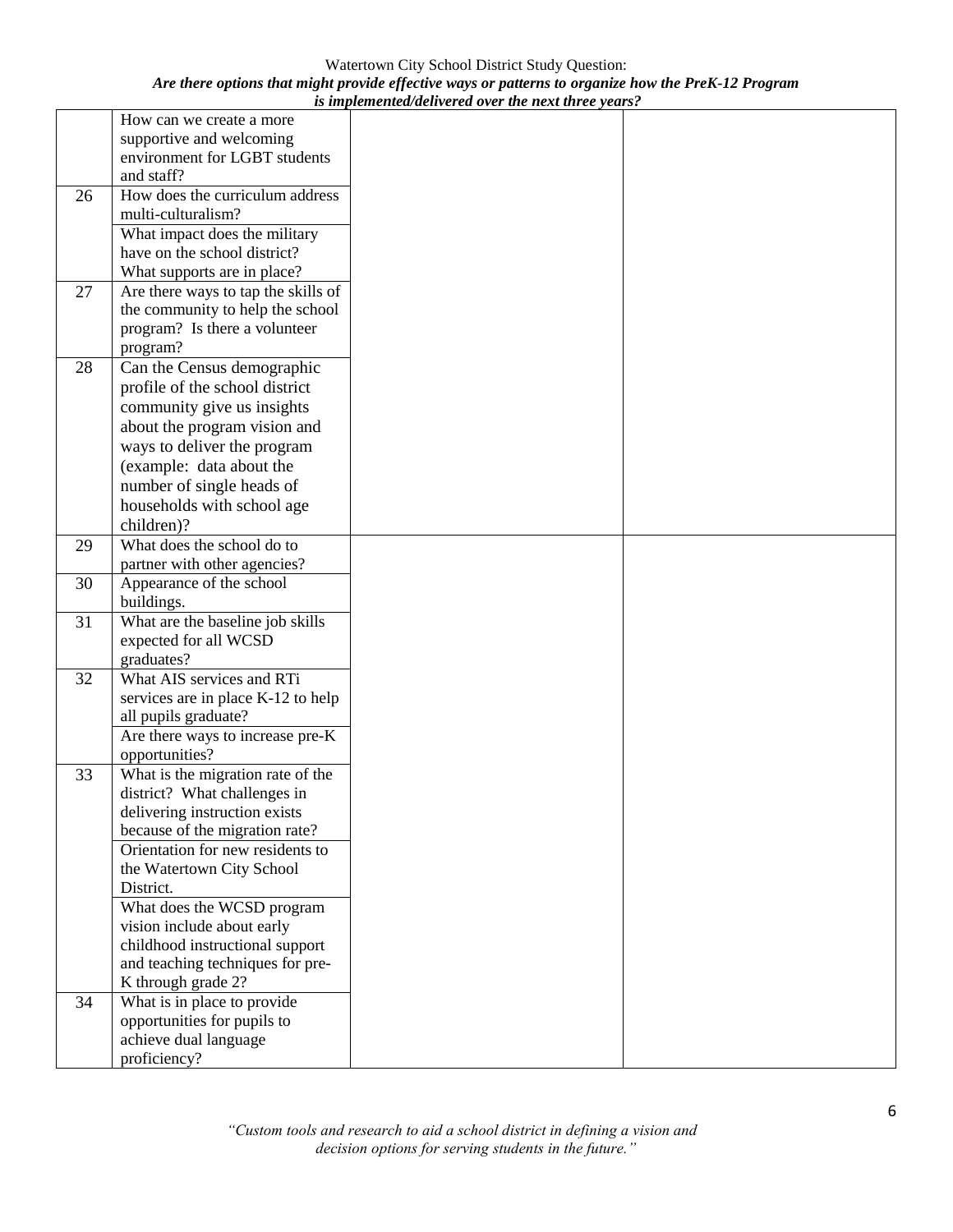Watertown City School District Study Question:

*Are there options that might provide effective ways or patterns to organize how the PreK-12 Program is implemented/delivered over the next three years?*

| в ипрититичасти са отстане нементее усагв.<br><b>WATERTOWN CITY SCHOOL DISTRICT COMMUNITY</b> |               |                                                                              |  |  |  |
|-----------------------------------------------------------------------------------------------|---------------|------------------------------------------------------------------------------|--|--|--|
|                                                                                               |               |                                                                              |  |  |  |
| "OUR CHILDREN, OUR FUTURE' ADVISORY COMMITTEE                                                 |               |                                                                              |  |  |  |
| Adams                                                                                         | Elise         | Parent of K student, public sector employee                                  |  |  |  |
| Aguilar                                                                                       | Maribel       | Parent of K, 7th, students, private sector employee                          |  |  |  |
| Appleby                                                                                       | Michelle      | Parent of 10th grader                                                        |  |  |  |
| <b>Bartlett</b>                                                                               | Dawn          | Parent of 5th grade student                                                  |  |  |  |
| <b>Briggs</b>                                                                                 | Lindsey       | Parent Prek, 2nd and 4th graders, public sector employee                     |  |  |  |
| Canfield                                                                                      | Anne          | <b>Empty Nester, Pastor</b>                                                  |  |  |  |
| Capone                                                                                        | Michele       | Empty nester                                                                 |  |  |  |
| Cleaver                                                                                       | Emily         | Parent of Prek 2nd, 6th gr.                                                  |  |  |  |
| Colvin                                                                                        | Andrea        | Parent of 3rd grader                                                         |  |  |  |
| Converse                                                                                      | Lorie         | Parent of 5th, 11,12 graders, banking industry                               |  |  |  |
| Doroha                                                                                        | Stacey        | Parent of 3rd and 5th graders                                                |  |  |  |
| <b>Draper</b>                                                                                 | Madison       | 3rd. grade Long-term Substitute Teacher at Starbuck                          |  |  |  |
| Farney                                                                                        | Maren         | Parent of 5th student, teacher at Carthage                                   |  |  |  |
| Fayette                                                                                       | Timothy       | K-2 Parent, Watertown urban mission employee                                 |  |  |  |
| Glover-Lai                                                                                    | Evelyn        | Parent of 3rd grader, business owner                                         |  |  |  |
| Goss                                                                                          | Molly         | Parent, School District Support Staff, Principal Account Clerk               |  |  |  |
| Grass                                                                                         | Benjamin      | Parent of 4th, 7th graders                                                   |  |  |  |
| Groman                                                                                        | <b>Brandi</b> | Parent of 3rd and 2nd graders                                                |  |  |  |
| Grosse                                                                                        | Timothy       | Parent of 2nd and 5th graders, JCC professor                                 |  |  |  |
| Guerra                                                                                        | Emily         | 3rd grade teacher at Starbuck                                                |  |  |  |
| Hauck                                                                                         | Jennifer      | Parent of 2nd and 1st grader, Spanish teacher at the High School             |  |  |  |
| Johnson                                                                                       | Eric          | Parent of PreK and Elementary, public sector employee                        |  |  |  |
| Johnson                                                                                       | Natasha       | Parent of 8th, 4th, 3rd graders                                              |  |  |  |
| Kolb                                                                                          | Erin          | Parent of 1st graders, 12th grader, PTO member                               |  |  |  |
| Kolb                                                                                          | Vicky         | Health Teacher at High School                                                |  |  |  |
| Lamendola                                                                                     | Joe           | Senior Citizen, retired, grandparent, military                               |  |  |  |
| Lassiter                                                                                      | Lynise        | Military                                                                     |  |  |  |
| Lieberman                                                                                     | Jeffrey       | Parent of 1st grader                                                         |  |  |  |
| Marchiony                                                                                     | Nicole        | Parent of 5th and 9th students, public sector retiree                        |  |  |  |
| McCormick                                                                                     | Diane         | Grandparent, empty-nester, gr. 5 teacher at Wiley                            |  |  |  |
| Mincer                                                                                        | Dan           | Parent of pre-k, 12 grader, Assistant Principal Wiley, business owner        |  |  |  |
| Navarra                                                                                       | <b>Brian</b>  | Single Community Member, Private sector employee, no students                |  |  |  |
| Newman                                                                                        | Mary          | Grandparent of 8th, 5th and 2nd graders, retiree from JCC                    |  |  |  |
| O'Shaughnessy                                                                                 | Colleen       | Parent of Prek 1st, 4th gr., PTO                                             |  |  |  |
| Parks                                                                                         | Barbara       | Empty-Nester, School District instructional support, teacher aide at Sherman |  |  |  |
| Perry                                                                                         | Debbie        | Parent of 8th gr. student, retired, grandparent                              |  |  |  |
| Reynolds                                                                                      | Christian     | Parent of 8th grader, ESOL teacher at Wiley                                  |  |  |  |
| Robbins                                                                                       | Morgan        | Parent of 1st and 10th graders, PTO/PTA, Teacher at Carthage                 |  |  |  |
| Schenk                                                                                        | Nova          | Parent, military, business owner                                             |  |  |  |
| Shatraw                                                                                       | Cortney       | Parent, community organization member                                        |  |  |  |
| Side                                                                                          | Tracie        | Parent of 11th and 1st grader                                                |  |  |  |
| Smith                                                                                         | Ashleigh      | Parent of 2nd and Prek                                                       |  |  |  |
| Taylor                                                                                        | Christian     | Grandparent, 8th grade students                                              |  |  |  |
| Thompson                                                                                      | Shalaina      | Parent of K, 2, 4, students, art teacher at North Elementary                 |  |  |  |
| Walsh                                                                                         | Reid          | Parent of 2nd and 5th graders, clergy youth pastor                           |  |  |  |
| Weir                                                                                          | Sarah         | Parent of 2nd, 5th, 8th and 9th graders                                      |  |  |  |
| Wheeler                                                                                       | Stephanie     | Parent of toddler, 1st grader, private sector employee                       |  |  |  |
| White                                                                                         | Heather       | Empty-nester, community organization member                                  |  |  |  |
| Williams                                                                                      | Terry         | Grandparent, retired teacher/administrator, military                         |  |  |  |

*"Custom tools and research to aid a school district in defining a vision and decision options for serving students in the future."*